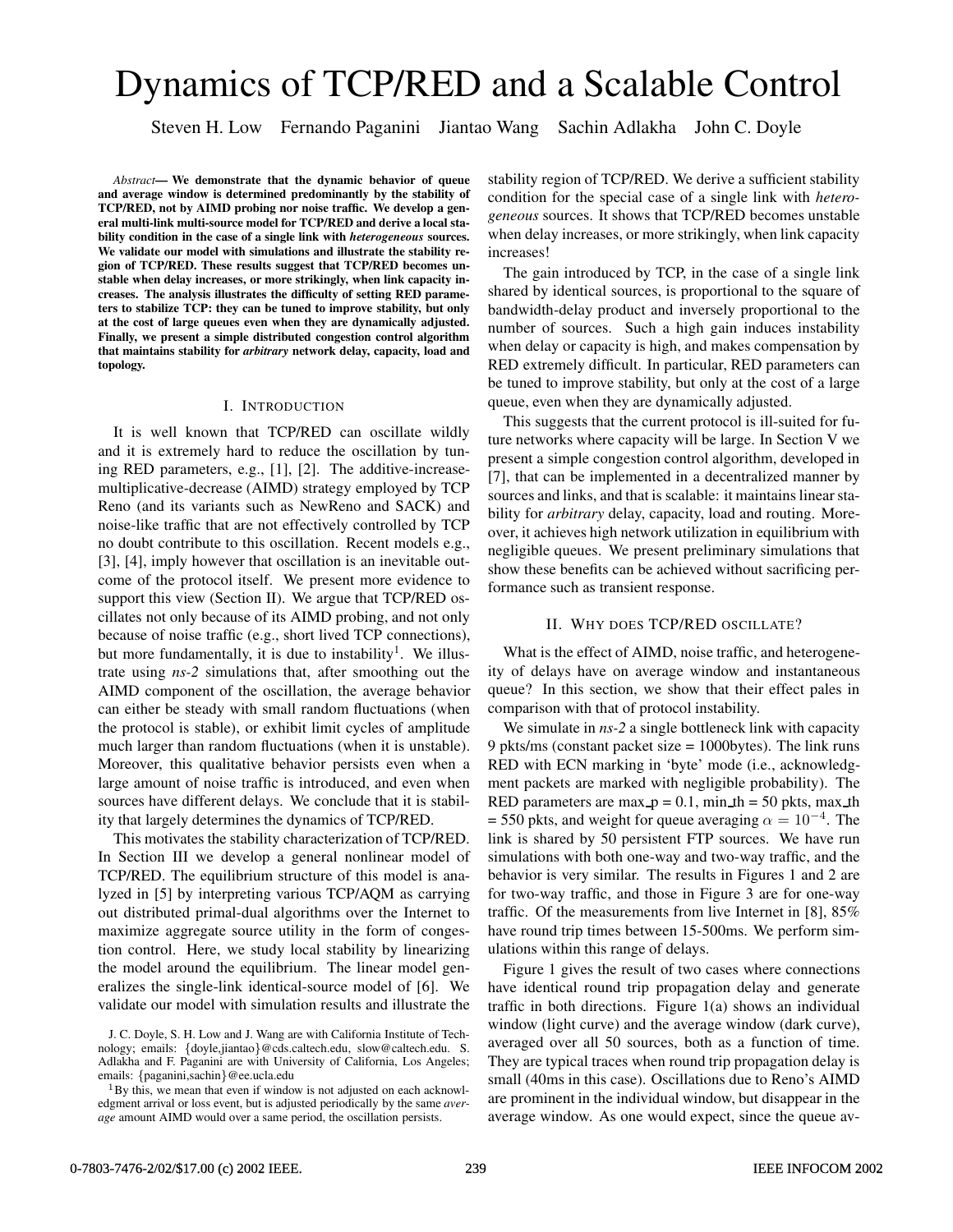erages individual windows, it also displays a smooth trace with small random fluctuations, as shown in Figure 1(b). We consider the *average* behavior of the protocol stable (nonoscillatory) in this case.

Figures 1(c) and (d) show the corresponding windows and queue when round trip propagation delay is increased to 200ms. Not only does the individual window oscillate with a larger amplitude, more importantly, its average displays a deterministic limit cycle. This also shows up in the queue trace. We say the protocol is in an *unstable* regime.

What is the effect of noise-like mice traffics that are not effectively controlled by TCP/RED? To get a qualitative understanding, we add short http sources to the 50 persistent bi-directional FTP connections. Each http source sends a single-packet request to its destination, which then replies with a file of size that is exponentially distributed with a mean of 12 1KB-packets. After the source completely receives the data, it waits for a random time that is exponentially distributed with a mean of 500 msec, and repeats the process. Both the request and the response are carried over TCP connections. Two sets of simulations are conducted, the first with 60 http sources generating 10% noise (i.e., persistent FTP sources occupied 90% of bottleneck link capacity), and the second set with 180 http sources generating 30% noise. The queue traces when propagation delay is 40ms (stable) and 200ms (unstable), respectively, are shown in Figures 2(a) and (b) for a noise intensity of 10%, and in Figure 2(c) and (d) for a noise intensity of 30%. The behavior of the queue and average window (not shown here) is dominated by the stability of the protocol, not by noise-like mice traffic (compare with Figures 1(b) and (d)). In the stable regime (40ms delay), the noise traffic increases the average queue length slightly. This increases the marking probability and reduces the average window of the FTP sources.

All our previous simulations are for sources with identical propagation delay. Will the dynamic behavior be very different when sources have different delays? We repeat the previous experiments, without noise, with 50 persistent unidirectional connections having delays ranging from 40ms to 64ms at 1ms increment, with 2 sources to each delay value. We study their dynamic behavior when all delays are scaled up, or down, over a wide range. The behavior is qualitatively similar to the case of identical delay, with more severe queue oscillation. Figure 3(a) shows the instantaneous queue when the scaling factor is  $0.3$  (delays range from  $0.3(40)$ ms to 0.3(64)ms), with an average delay of 15.6ms, averaged over all sources. Figure 3(b) shows the queue when the scaling factor is 4, with an average delay of 208ms.

Instability causes three potential problems. First, it increases jitters in source rate and delay and can be detrimental to some applications. Second, it subjects short-duration connections ('mice'), that are typically delay and loss sensitive, to unnecessary delay and loss. Finally, it can lead to under-utilization of network links if queues jump between empty and full.

Hence it is protocol stability that largely determines the dynamics of TCP/RED. We now characterize when TCP/RED is stable.

# III. DYNAMIC MODEL AND STABILITY

In this section we develop a model of TCP/RED and use it to predict the onset of instability. We start with a nonlinear model, make a few remarks about its equilibrium properties, and then linearize the model around the equilibrium. We validate our linear model with *ns-2* simulations, and illustrate the stability region of TCP/RED. Finally we derive a stability condition for the special case of a single link with *heterogeneous* sources.

### *A. Nonlinear model of TCP/RED*

A network is modeled as a set of L links (scarce resources) with finite capacities  $c = (c_l, l \in L)$ . They are shared by a set of  $N$  sources indexed by  $i$  in set  $I$ . Each source  $i$  uses a set  $L_i \subseteq L$  of links. The sets  $L_i$  define an  $L \times N$  routing matrix

$$
R_{li} = \begin{cases} 1 & \text{if } l \in L_i \\ 0 & \text{otherwise} \end{cases}
$$

Associated with each link  $l$  is its marking probability<sup>2</sup>  $p_l(t)$  at time t, and with each source s its window  $w_i(t)$ at time t. TCP Reno prescribes how  $w_i(t)$  is adjusted and AQM prescribes how  $p_l(t)$  is updated. Together they form a delayed feedback system and can be interpreted as carrying out a distributed primal-dual algorithm to solve a welfare maximization problem over the Internet [5], [9].

Define the round trip time  $\tau_i(t)$  of source i at time t by:

$$
\tau_i(t) = d_i + \sum_l R_{li} \frac{b_l(t)}{c_l} \tag{1}
$$

where  $d_i$  is the round trip propagation delay and  $b_l(t)$  is the backlog at link l at time  $\hat{t}$ .<sup>3</sup> Define source i's rate  $x_i(t)$  at time t as: time t as:

$$
x_i(t) := \frac{w_i(t)}{\tau_i(t)}
$$
 (2)

The aggregate flow rate at link  $l$  is

$$
y_l(t) = \sum_i R_{li} x_i(t - \tau_{li}^f(t)) \tag{3}
$$

where  $\tau_{li}^f(t)$  is the forward delay from source i to link l.<br>The end-to-end marking probability observed at source i is The end-to-end marking probability observed at source  $i$  is  $q_i(t) = 1 - \prod_{l \in L_i} (1 - p_l(t - \tau_{li}^b(t)))$  where  $\tau_{li}^b(t)$  is the back-<br>ward delay from link *l* to source *i*. We assume that  $p_i(t)$  are ward delay from link *l* to source *i*. We assume that  $p_l(t)$  are small for all  $t$  so that, approximately, the end-to-end probability is

$$
q_i(t) \quad := \quad \sum_l R_{li} p_l(t - \tau_{li}^b(t)) \tag{4}
$$

 ${}^{2}$ By 'marking', we mean either dropping a packet or setting an ECN (Explicit Congestion Notification) bit in the packet.

<sup>&</sup>lt;sup>3</sup>This is generally not the round trip time experienced by a packet, which visits different links in its path at different times and hence experiences queueing delays of various links at different times. This expression however sums the queueing delay of different links at the *same time* t.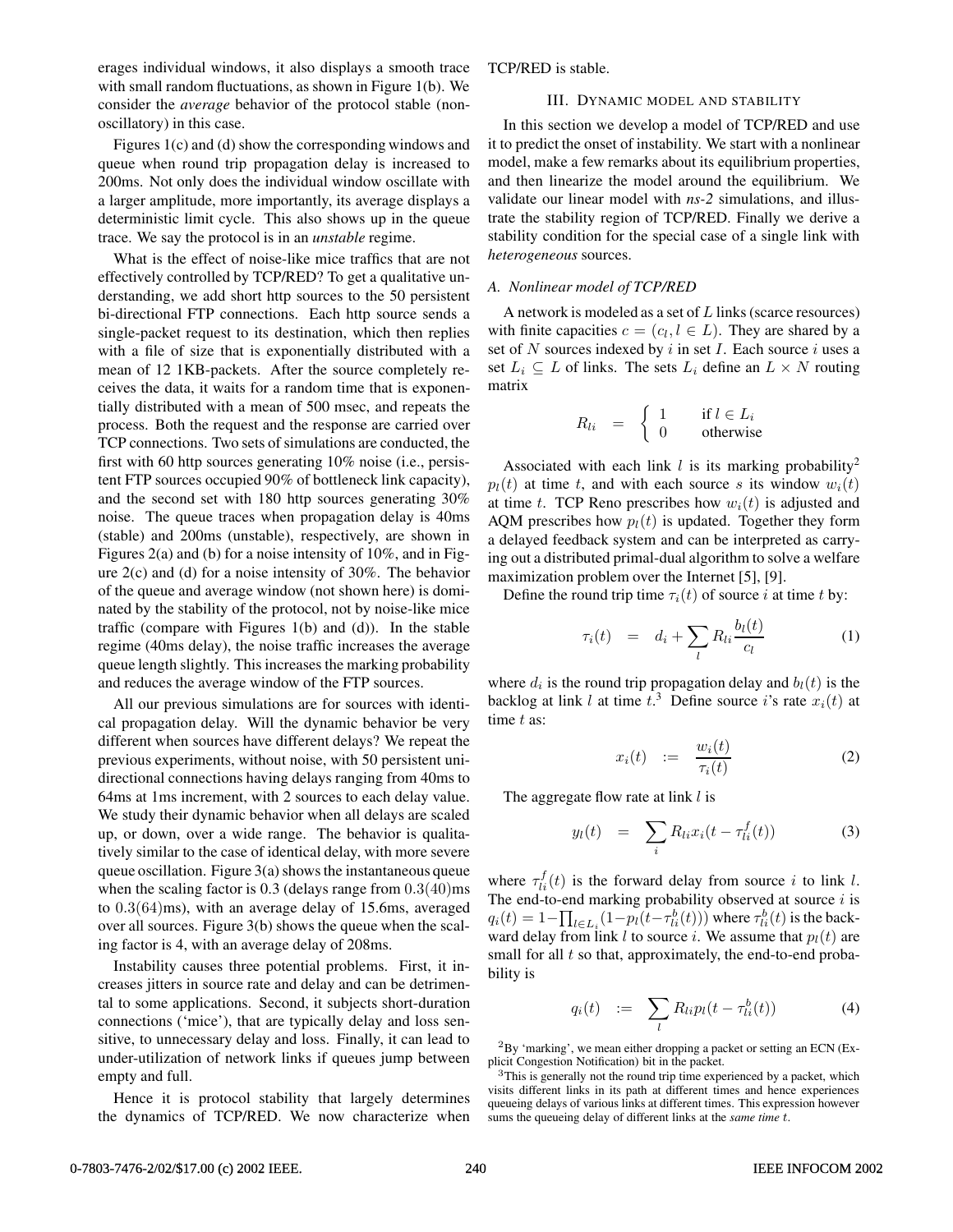a sum of delayed link probabilities. The forward and backward delays are related to the round trip time through:

$$
\tau_i(t) = \tau_{li}^f(t) + \tau_{li}^b(t)
$$

for all  $l \in L_i$ .

We now model TCP Reno and RED. We focus on the AIMD algorithm of TCP Reno (and its variants such as NewReno and SACK). At time  $t$ , source  $i$  transmits at rate  $x_i(t)$  packets/sec; hence, it receives acknowledgments at rate  $x_i(t - \tau_i(t))$ , assuming every packet is acknowledged. A fraction  $(1 - q_i(t))$  of these acknowledgments are positive, each incrementing the window  $w_i(t)$  by  $1/w_i(t)$ ; hence the window  $w_i(t)$  increases, on average, at the rate of  $x_i(t - \tau_i(t))(1 - q_i(t))/w_i(t)$ . Similarly negative acknowledgments are received at an average rate of  $x_i(t-\tau_i(t))q_i(t)$ , each halving the window, and hence the window  $w_i(t)$  decreases at a rate of  $x_i(t - \tau_i(t))q_i(t)w_i(t)/2$ . Hence, the window evolves under Reno according to

$$
\dot{w}_i(t) = x_i(t - \tau_i(t))(1 - q_i(t)) \frac{1}{w_i(t)}
$$

$$
- x_i(t - \tau_i(t)) q_i(t) \frac{w_i(t)}{2}
$$
(5)

where  $q_i(t)$  is given by (4).

To model RED, let  $b_l(t)$  denote the instantaneous queue length at time t that evolves according to, when  $b_l(t) > 0$ ,

$$
\dot{b}_l(t) = y_l(t) - c_l \tag{6}
$$

where  $y_l(t)$  is the flow rate given by (3) and  $c_l$  is the link capacity. Define the average queue length as  $r_l(t)$ . It is updated according to:

$$
\dot{r}_l(t) = -\alpha_l c_l \left( r_l(t) - b_l(t) \right) \tag{7}
$$

for some constant  $0 < \alpha_l < 1$ . Given the average queue length  $r_l(t)$ , the marking probability is given by

$$
p_l(t) = \begin{cases} 0 & r_l(t) \leq \underline{b}_l \\ \rho_l r_l(t) - \rho_l \underline{b}_l & \underline{b}_l < r_l(t) < \overline{b}_l \\ \eta_l r_l(t) - (1 - 2\overline{p}_l) & \overline{b}_l \leq r_l(t) < 2\overline{b}_l \end{cases} (8)
$$

where  $\underline{b}_l$ ,  $\overline{b}_l$ , and  $\overline{p}_l$  are RED parameters, and

$$
\rho_l \ := \ \frac{\overline{p}_l}{\overline{b}_l - \underline{b}_l} \qquad \text{and} \qquad \eta_l \ := \ \frac{1 - \overline{p}_l}{\overline{b}_l}
$$

In summary, TCP/RED is modeled by (5–8) and their interconnection through the network is modeled by (3–4).

#### *Remarks:*

1. In [5], [9], we interpret the TCP/RED model (5–8) and other TCP/AQM models as carrying out distributed primaldual algorithms to maximize aggregate source utility over the Internet. We regard source rates  $x_i(t)$  as primal variables iterated by TCP, and marking probabilities  $p_l(t)$  as dual variables (Lagrange multipliers) iterated by AQM. Different protocols correspond to different update rules and they

maximize different utility functions  $U$ . The utility function of TCP Reno is derived to be:

$$
U_i(x_i) = \frac{\sqrt{2}}{\tau_i} \tan^{-1} \left( \frac{\tau_i x_i}{\sqrt{2}} \right)
$$

whereas that of TCP Vegas [10] is:

$$
U_i(x_i) = \alpha \log x_i
$$

Given any network topology  $R$ , link capacities  $c$ , and TCP utility  $U_i$ , we can determine any equilibrium properties of interest by solving a simple convex program. These include throughput, loss, delay, interaction of different TCP protocols and fairness of their equilibrium rate allocation.

2. Many implementations of Reno, or its variants, halves its window at most once in each round trip time (so does *ns-2*). In this case, the multiplicative decrease term in (5) should be replaced by  $-q_i(t)w_i(t)/2\tau_i(t)$ . For all simulations in this paper, the marking probability is so small that the probability of having multiple marks in a round trip time is negligible. Hence the difference between the two models of multiplicative decrease is negligible, as confirmed by the validation simulations below.

#### *B. Linear model of TCP/RED*

We linearize the TCP/RED equations (5-8) to study its stability around equilibrium. We make several simplifying assumptions. First we assume that the routing matrix  $R$  has full row rank so there is a unique equilibrium loss probability vector  $p$  (Lagrange multiplier). Second we assume that only bottleneck links, whose equilibrium marking probability is strictly positive, are included in the model. Moreover we assume that the system operates in the region  $b_l < r_l(t)$  $b_l$ , so that the marking probability is affine in the average queue length,  $p_l(t) = \rho_l(r_l(t) - b_l)$ . Finally, we make a key assumption on the time-varying round trip delay.

Round trip delay appears in two places: first, in the relation between window  $w_i(t)$  and rate  $x_i(t)$ , as expressed in (2), and second, in the time argument of flow rate  $y_l(t)$ , as expressed in (3), and the end-to-end marking probability  $q_i(t)$ , as expressed in (4). Inclusion of instantaneous queueing delay in the first place yields a qualitatively different model than if queueing delay is ignored or assumed constant. It means that the queue is not an integrator but has a more complicated dynamics; see (11) below. As the proof of Theorem 2 shows, this dynamic is critical to the stability of TCP/RED. The resulting linear model matches simulations significantly better than if queueing delay is assumed constant. Time-varying delay in the second place makes linearization difficult, and we replace it by its (constant) equilibrium value (including equilibrium queueing delay). Hence, we use the time-varying delay (1) in (2), but approximate the delays  $\tau_i(t)$ ,  $\tau_{li}^f(t)$ ,  $\tau_{li}^b(t)$  by their equilibrium<br>values in (3) and (4) values in  $(3)$  and  $(4)$ .

With these assumptions, we linearize Reno/RED around the unique equilibrium. From (5), Reno becomes:

$$
\dot{w}_i(t) = \left(1 - \sum_l R_{li} p_l(t - \tau_{li}^b)\right) \frac{w_i(t - \tau_i)}{\tau_i(t - \tau_i)} \frac{1}{w_i(t)}
$$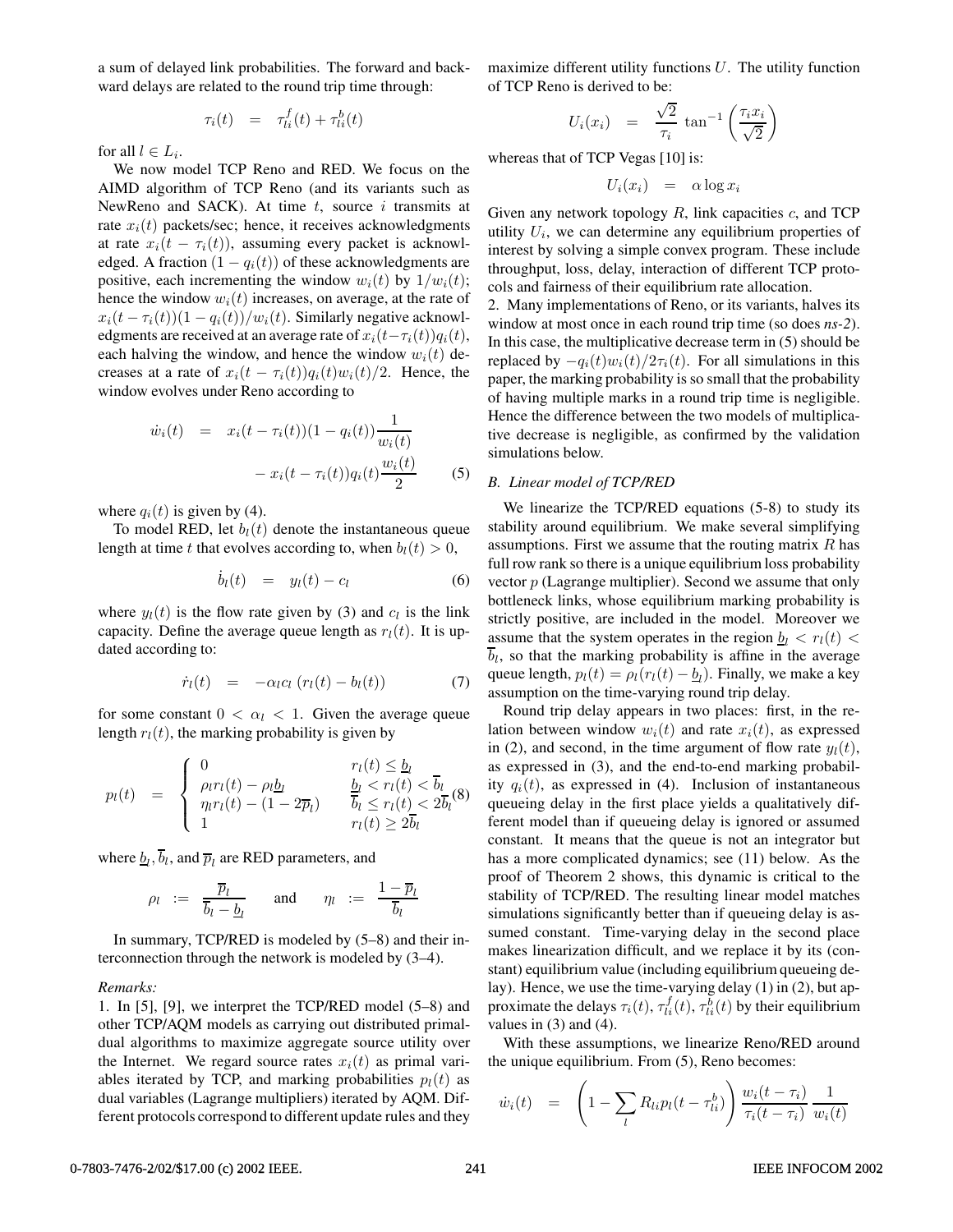$$
-\frac{1}{2}\sum_{l}R_{li}p_l(t-\tau_{li}^b)\frac{w_i(t-\tau_i)w_i(t)}{\tau_i(t-\tau_i)}
$$

Linearization then yields (variables now denote perturbations around the equilibrium):

$$
\dot{w}_i(t) = -\frac{1}{\tau_i q_i^*} \sum_l R_{li} p_l(t - \tau_{li}^b) - \frac{q_i^* w_i^*}{\tau_i} w_i(t)
$$

where  $q_i^* = \sum_l R_{li} p_l^*$  is the equilibrium end-to-end proba-<br>bility and  $w^* = x^* \tau$  is the equilibrium window bility, and  $w_i^* = x_i^* \tau_i$  is the equilibrium window.<br>Around the equilibrium the buffer process

Around the equilibrium, the buffer process under RED evolves according to:

$$
\dot{b}_{l}(t) = \sum_{l} R_{li} \frac{w_{i}(t - \tau_{li}^{f})}{\tau_{i}(t - \tau_{li}^{f})} - c_{l}
$$
\n
$$
= \sum_{l} R_{li} \frac{w_{i}(t - \tau_{li}^{f})}{d_{i} + \sum_{k} R_{ki} b_{k}(t - \tau_{li}^{f})/c_{k}} - c_{l}
$$

Let  $\tau_i = d_i + \sum_k R_{ki} b_k^* / c_k$  be the equilibrium round trip time (including queueing delay). I inegrizing we have (varitime (including queueing delay). Linearizing, we have (variables now denote perturbations around the equilibrium):

$$
\dot{b}_{l}(t) = \sum_{i} R_{li} \frac{w_{i}(t - \tau_{li}^{f})}{\tau_{i}} - \sum_{k} \sum_{i} R_{li} R_{ki} \frac{w_{i}^{*}}{\tau_{i}^{2} c_{k}} b_{k}(t - \tau_{li}^{f})
$$

The second term above is ignored if we have neglected or assumed constant the queueing delay in round trip time. The double summation sums over all links  $k$  that share any source  $i$  with link  $l$ . It says that the link dynamics in the network is coupled through shared sources. The term  $\frac{w_i^*}{\tau_i c_k} b_k(t - \tau_{li}^f)$  is roughly the backlog at link k due to packets of source i, under FIFO queueing. Hence the backlog  $b_l(t)$  at link l decreases at a rate that is proportional to the backlog of this shared source  $i$  at another link  $k$ . This is because backlog in the path of source i reduces the *rate* at which source i packets arrive at link l, decreasing  $b_l(t)$ .

Putting everything together, Reno/RED is described by, in Laplace domain,

$$
w(s) = -(sI + D_1)^{-1}D_2R_b^T(s)p(s)
$$
  
\n
$$
p(s) = (sI + D_3)^{-1}D_4b(s)
$$
  
\n
$$
b(s) = (sI + R_f(s)D_5R^TD_6)^{-1}R_f(s)D_7w(s)
$$

where the diagonal matrices are  $D_1 = \text{diag} \left( \frac{q_i^* w_i^*}{\tau_i} \right), D_2 =$ diag  $\left(\frac{1}{\tau_i q_i^*}\right)$ ),  $D_3 = \text{diag}(\alpha_l c_l)$ ,  $D_4 = \text{diag}(\alpha_l c_l \rho_l)$ ,  $D_5 = \text{diag} \left( \frac{w_i^*}{\tau_i^2} \right)$  $\left( \frac{1}{c_l} \right), D_7 = \text{diag} \left( \frac{1}{\tau_i} \right), \text{and}$  $R_f(s)$  and  $R_b(s)$  are delayed forward and backward routing matrices, defined as:

$$
[R_f(s)]_{li} = \begin{cases} e^{-\tau_{li}^f s} & \text{if } l \in L_i \\ 0 & \text{otherwise} \end{cases}
$$
 (9)

$$
[R_b(s)]_{li} = \begin{cases} e^{-\tau_{li}^b s} & \text{if } l \in L_i \\ 0 & \text{otherwise} \end{cases}
$$
 (10)

This model generalizes the single-link identical-source model of [4] to multiple links with heterogeneous sources.

# *C. Validation and stability region*

We present a series of experiments to validate our linear model when the system is stable or barely unstable, and to illustrate numerically the stability region.

We consider a single link of capacity  $c$  pkts/ms shared by  $N$  sources with identical round trip propagation delay  $d$  ms. For  $N = 20, 30, ..., 60$  sources, capacity  $c = 8, 9, ..., 15$ pkts/ms, and propagation delay  $d = 50, 55, \ldots, 100$  ms, we examine the Nyquist plot of the loop gain of the feedback system  $(L(i\omega))$  in (11) below). For each  $(N, c)$  pair, we determine the delay  $d_m(N, c)$ , at 5ms increment, at which the smallest intercept of the Nyquist plot with the real axis is closest to  $-1$ . This is the delay at which the system  $(N, c)$ transits from stability to instability according to the linear model. For this delay, we compute the critical frequency  $f_m(N, c)$  at which the phase of  $L(j\omega)$  is  $-\pi$ . Note that the computation of  $L(j\omega)$  requires equilibrium round trip time  $\tau$ , the sum of propagation delay  $d_m(N, c)$  and equilibrium queueing delay. The queueing delay is calculated from the duality model [5]. Hence, for each  $(N, c)$  pair that becomes barely unstable at a delay between 50ms and 100ms, we obtain the critical (propagation) delay  $d_m(N, c)$  and the critical frequency  $f_m(N, c)$  from the analytical model. For all experiments, we have fixed the parameters at  $\alpha = 10^{-4}$ ,  $\rho = 0.1/(540 - 40) = 0.0002$ , and  $\beta = 0.5$ .

We repeat these experiments in *ns-2*, using persistent FTP sources and RED with ECN marking. The RED parameters are (0.1, 40pkts, 540pkts,  $10^{-4}$ ), corresponding to the  $\alpha$  and  $\rho$  values in the model. For each  $(N, c)$  pair, we examine the queue and window trajectories to determine the critical delay  $d_{ns}(N, c)$  when the system transits from stability to instability. We measure the critical frequency  $f_{ns}(N, c)$ , the fundamental frequency of queue oscillation, from the FFT of the queue trajectory. Thus, corresponding to the linear model, we obtain the critical delay  $d_{ns}(N, c)$  and frequency  $f_{ns}(N, c)$  from simulations.

We compare model prediction with simulation. Figure 4(a) plots the critical delay  $d_{ns}(N, c)$  from *ns*-2 simulations versus the critical delay  $d_m(N, c)$  computed from the linear model. Each data point corresponds to a particular  $(N, c)$  pair. The dashed line is where all points should lie if the linear model agrees perfectly with the simulation. Figure 4(b) gives the corresponding plot for critical frequencies  $f_{ns}(N, c)$  versus  $f_m(N, c)$ . The agreement between model and simulation seems quite reasonable (recall that delay values have a resolution of 5ms).

Consider a static link model where marking probability is a function of link flow rate:

$$
p_l(t) = f_l(y_l(t))
$$

Then the linearized model is (variables now are perturbations)

$$
p_l(t) = f'_l(y_l^*) y_l(t)
$$

# 0-7803-7476-2/02/\$17.00 (c) 2002 IEEE. 242 IEEE INFOCOM 2002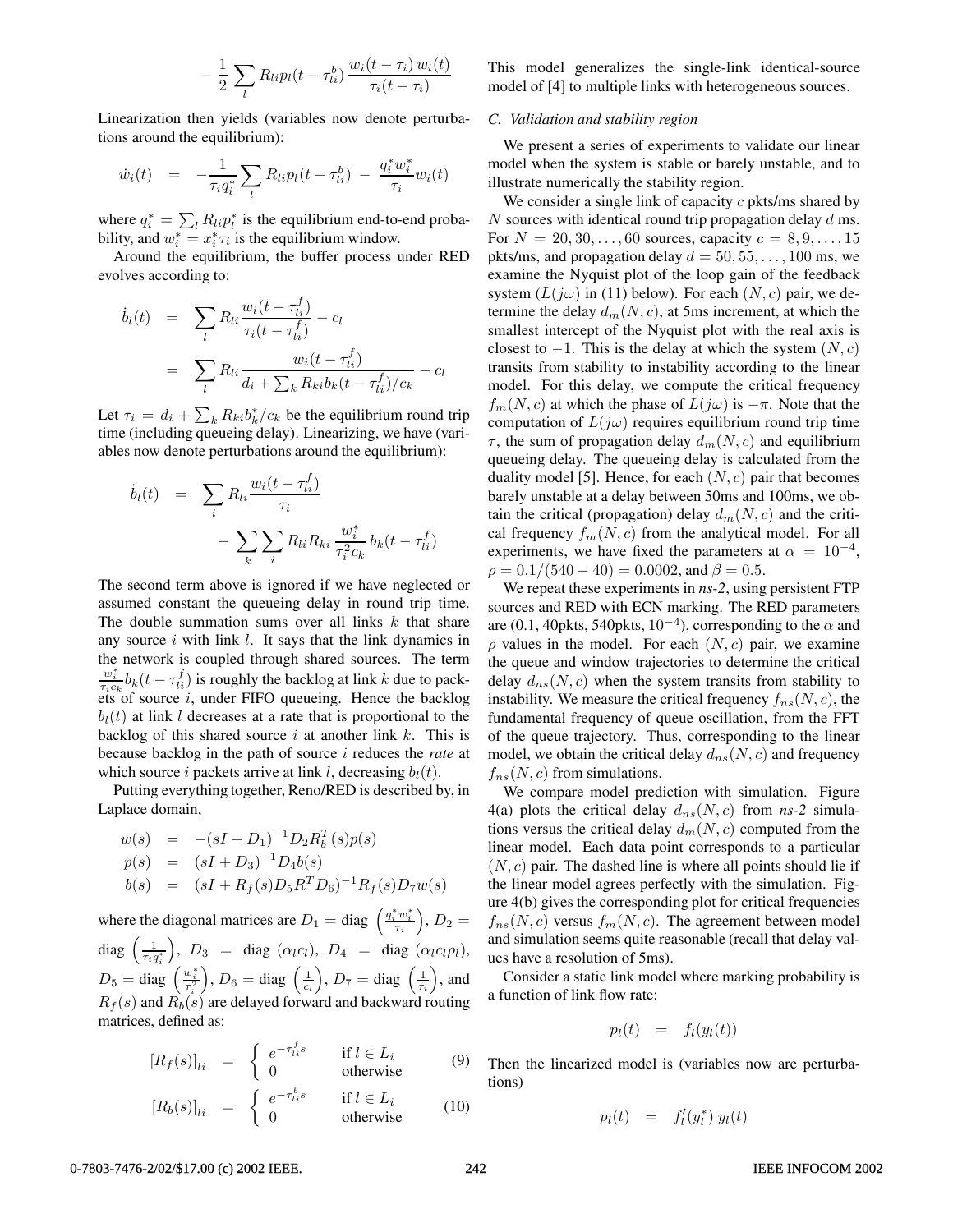where  $f_l'(y_l^*)$  is the derivative of  $f_l$  evaluated at equilibrium.<br>Also shown in Figure 4(b) are critical frequency predicted Also shown in Figure 4(b) are critical frequency predicted from this static-link model (with  $f_l'(y_l^*) = \rho$ , this does not affect the critical frequency) using the same Nyquist plot affect the critical frequency), using the same Nyquist plot method described above. It shows that queue dynamics is significant at the time-scale of interest.

Figure 4(c) illustrates the stability region implied by the linear model. For each N, it plots the critical delay  $d_m(N, c)$ versus capacity c. The curve separates stable (below) from unstable regions (above). The negative slope shows that TCP/RED becomes unstable when delay or capacity is large. As N increases, the stability region expands, i.e., small load induces instability. Intuitively, a larger delay or capacity, or a smaller load, leads to a larger equilibrium window; this confirms the folklore that TCP behaves poorly at large window size.

#### *D. Stability: single-link heterogeneous sources*

We now characterize the stability region in the case of a single link with N *heterogeneous* sources. Specializing the linear model of the last subsection to this case, writing forward delay as a fraction  $\beta \in (0,1)$  of round trip time,  $\tau_i^f = \beta \tau_i$ , and dropping link subscript l, we obtain the loop gain as

$$
L(s) = \sum_{i} \frac{1}{\tau_i p^* (\tau_i s + p^* w_i^*)} \cdot \frac{\alpha c \rho}{s + \alpha c} \cdot \frac{1}{s + \frac{1}{c} \sum_{n} \frac{x_n^*}{\tau_n} e^{-\beta \tau_n s}} \cdot e^{-\tau_i s} \qquad (11)
$$

The first term on the right-hand side describes TCP dynamics, the second term RED averaging, the third term buffer process, and the last term network delay. The special case where all sources have identical round trip times,  $\tau_i = \tau$ , and forward delays are zero,  $\beta = 0$ , is analyzed in [4]. They provide sufficient conditions for closed-loop stability and use them to tune RED parameters  $\alpha$  and  $\rho$ .

We start with a lemma that collects some equilibrium properties we use below. It can be proved directly from the fixed point of (5-8); or see [5]. Let  $\overline{\tau} := \max_i \tau_i$ ,  $\underline{\tau} := \min_i \tau_i$  and  $\hat{\tau} := \left(\sum_i \frac{1}{\tau_i}\right)^{-1}$ .

*Lemma 1:* Let  $p^*$  be the equilibrium loss probability,  $w_i^*$ and  $x_i^*$  be the equilibrium window and rate respectively. Then  $p^* = 2/(2 + (c\hat{\tau})^2)$ ,  $w_i^* = c\hat{\tau}$  for all sources *i*,<br> $x^* = w^*/\tau$  and  $\sum x^*/c = 1$  $x_i^* = w_i^* / \tau_i$  and  $\sum_i x_i^* / c = 1$ .

Let

$$
\theta_0 := \arctan \frac{\pi (1 - \beta)}{2\beta} \in \left(0, \frac{\pi}{2}\right) \quad (12)
$$

$$
h_{red}(v,\theta) := \frac{e^{-j(v+\theta)}}{v(jv + \alpha c\underline{\tau})(jv + p^*w_1^*)},
$$
  

$$
0 \le \theta \le \pi - \theta_0
$$
 (13)

We will show that the Nyquist plot of  $h_{red}(v, \theta)$  at  $\theta = \pi \theta_0$  determines the stability of TCP/RED. Let  $v_0$  be the angle at which the phase of  $h_{red}(v, \pi - \theta_0) = -\pi$ .

*Theorem 2:* Assume the equilibrium window  $w_i^* \geq \sqrt{2}$ .<br>Len the closed-loop system described by (11) is stable if Then the closed-loop system described by (11) is stable if

$$
c^3\overline{\tau}^3\cdot|h_{red}(v_0,\pi-\theta_0)|\quad\leq\quad \frac{1-\beta}{\alpha\rho}
$$

where  $\overline{\tau} := \max_i \tau_i$ .

*Proof (Sketch)*. The closed-loop system is stable if  $L(s)$  does not pass through  $(-1, 0)$  in the complex plane as s takes value in the right-half plane. To show this, re-write (11) as

$$
L(s) = \frac{c^2 \alpha \rho}{p^*} \sum_i \frac{w_i^*/\tau_i}{c} \frac{z_i(s)}{w_i^*}
$$

where

$$
z_i(s) = \frac{e^{-\tau_i s}}{(s + \alpha c)(\tau_i s + p^* w_i^*)} \cdot \frac{1}{(s + \sum_n \frac{x_n^*}{c\tau_n} e^{-\beta \tau_n s})}
$$
(14)

Lemma 1 implies that

$$
L(s) = \frac{c\alpha\rho}{\hat{\tau}p^*} \sum_{i} \frac{x_i^*}{c} z_i(s) \tag{15}
$$

i.e.,  $L(s)$  lies in the convex hull defined by the N points  $z_i(s)$  in the complex plane. We will prove that this convex hull is bounded away from  $(-1, 0)$ , in two steps.

First, by bounding the magnitude and phase of the last term in (14), we can show that

$$
L(j\omega) \in \frac{\overline{\tau}^2 c\alpha \rho}{(1-\beta)\hat{\tau}p^*} \cdot \text{co} \{h_{red}(v,\theta) \\
\vdots v \ge 0, 0 \le \theta \le \pi - \theta_0\} \qquad (16)
$$

i.e., we have embedded the convex hull defined by (14) in the larger convex hull of  $h_{red}(v, \theta)$  defined in (13).

We then show that the hypothesis of the theorem bounds this set away from  $(-1, 0)$ . Note that the trajectory of  $h_{red}(v, \theta)$  is the curve

$$
C(v) \quad := \quad \frac{e^{-jv}}{v(jv + \alpha c \underline{\tau})(jv + p^*w_1^*)}
$$

rotated by  $\theta$  in the negative direction. Since the magnitude  $|C(v)|$  is decreasing in v, the left boundary of the convex hull in (16) is determined by  $h_{red}(v, \theta)$  at  $\theta = \pi - \theta_0$ . By examining the curvature of the plane curve  $h_{red}(v, \pi - \theta_0)$ as v varies from 0 to  $+\infty$  [11], it can be shown that the boundary of this set crosses the real axis at  $|h_{red}(v_0, \pi-\theta_0)|$ . Hence  $L(j\omega)$  will not pass through  $(-1, 0)$  if

$$
\frac{\overline{\tau}^2 c \alpha \rho}{(1 - \beta)\hat{\tau} p^*} \cdot |h_{red}(v_0, \pi - \theta_0)| \quad < \quad 1
$$

This condition can then be shown to hold under the hypothesis of the theorem.

The idea of bounding the Nyquist plot of  $L(j\omega)$  in the convex hull of  $h_{red}(v, \theta)$  is inspired by the proof in [12] of a different algorithm.

#### 0-7803-7476-2/02/\$17.00 (c) 2002 IEEE. 243 243 IEEE INFOCOM 2002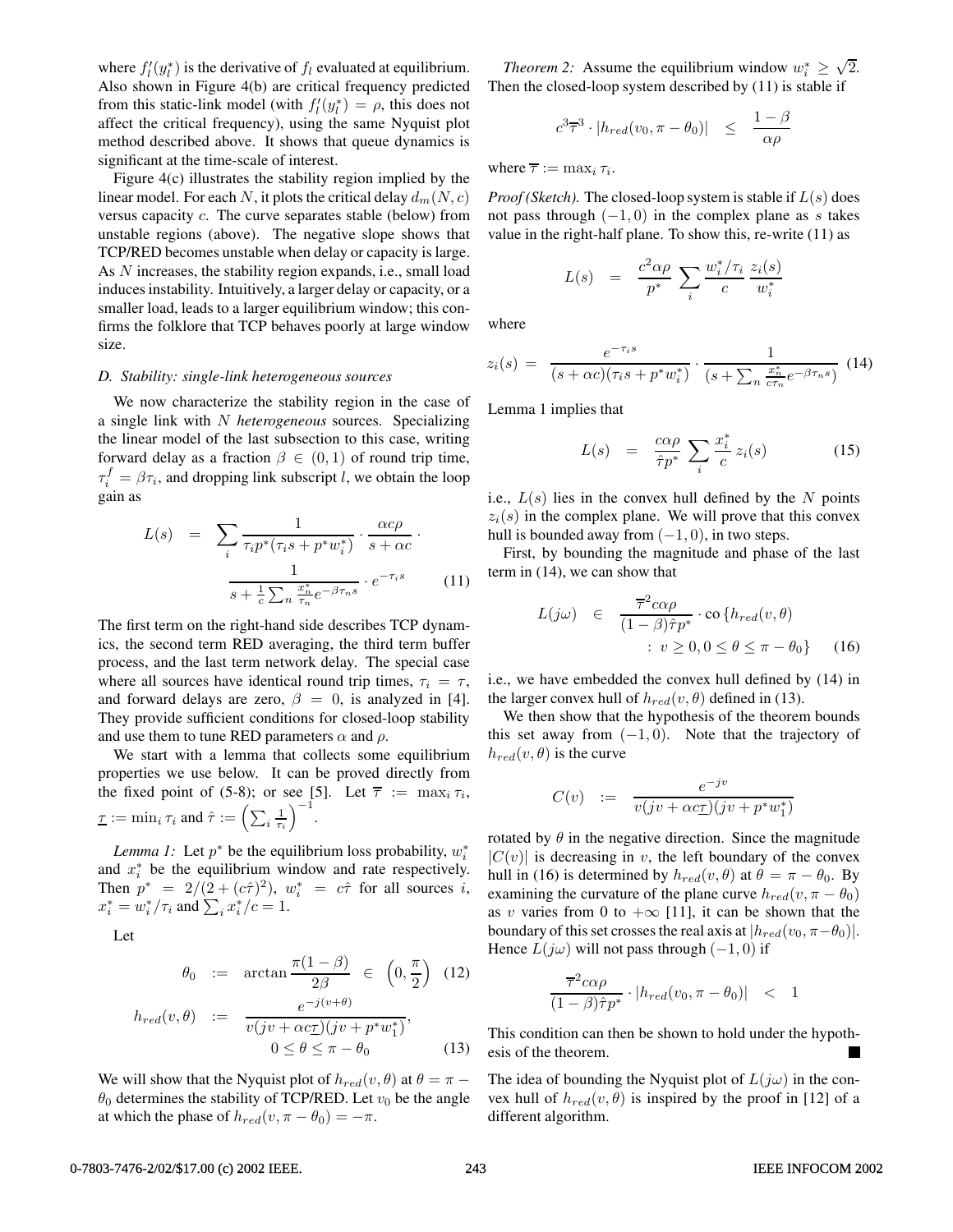#### IV. RED PARAMETER SETTING

The parameters  $\alpha \in (0,1]$  and  $\rho > 0$  on the RHS of the stability condition in Theorem 2 are the weight in RED's exponential averaging of queue length and the slope of the marking probability, respectively. For stability, their *product* should be small. A small  $\alpha$  leads to a sluggish response because information on instantaneous queue length is incorporated into the feedback very slowly. A small  $\rho$  implies a large delay: it can be shown that the average queue length r in equilibrium is  $r = b_l + 2/\rho(2 + (c\hat{\tau})^2)$ . Indeed, when the sources are identical,  $\tau = \overline{\tau} = \frac{\tau}{2} = \hat{\tau}N$ . The LHS of the stability condition becomes  $\frac{c^3 \tau^3}{2N} |h|$ . It suggests that TCP/RED becomes unstable when delay  $\tau$  or capacity  $c$  increases, confirming the simulation results in the last subsection. Roughly, when  $c$  doubles, the equilibrium rate doubles, and hence window is halved with twice the magnitude at twice the frequency, resulting in a quadratic increase in control gain and pushing the system into instability.

It is suggested in [15] that the RED parameter max p be dynamically adjusted: reduce max  $p$  as  $N$  decreases and raise it otherwise. Raising max p, or reducing max th min th, is equivalent to increasing  $\rho$  ( = max  $p/(max_t h$ min th)) in the direction consistent with the stability condition in Theorem 2. Theorem 2 sets an upper bound on  $\rho$ , given  $N, c, \tau$  (and  $\alpha$ ), and hence a lower bound on equilibrium queue length, to ensure stability. Adapting RED parameters *cannot* prevent the inevitable choice between stability and performance: either  $\rho$  is set small to stabilize the queue, around a large value, or, alternatively, it is set large to reduce the queue, at the expense of violent oscillation.

The same stability analysis can also be applied to other AQMs, such as Virtual Queue [16], [17], [18] and REM/PI [19], [6], and clarifies the role of AQM. The stability proof relies on bounding a set of the form

$$
K\cdot\mathrm{co}\{h(v,\theta)\}
$$

to the right of  $(-1, 0)$ . The gain K and the trajectory h depend on TCP as well as AQM. For instance, for the case of a single link with capacity  $c$  shared by  $N$  identical sources with delay  $\tau$ , TCP and network delay contribute a factor

$$
h_{tcp} = \frac{e^{-jv}}{jv + p^*w_1^*}
$$

to the trajectory  $h$  and a factor

$$
K_{tcp} = \frac{c^2 \tau^2}{2N} \tag{17}
$$

 $K_{top} = \frac{2N}{2N}$  (17)<br>to the gain K, assuming equilibrium window is large so that  $p^* = 2/w_i^2 = 2N/c\tau$ . This high gain (17) is mainly re-<br>sponsible for instability at high delay high canacity or low sponsible for instability at high delay, high capacity or low load. AQM compensates for these effects by shaping h and reducing  $K$ . With RED, for instance,

$$
h(v, \theta) = \frac{1}{jv + \alpha c \tau} \frac{e^{-j\theta}}{v} \cdot h_{tcp}
$$

$$
K = \frac{c\tau \alpha \rho}{1 - \beta} \cdot K_{tcp}
$$

The first term in  $h$  is due to RED averaging, the second term is due to queue dynamics that also bounds  $\theta \leq \pi - \theta_0$ . Hence both the queue and RED add phase lag to  $h$ . More importantly, RED adds another  $c\tau$  to the gain K, necessitating a small  $\alpha \rho$  for stability and leading to sluggish response and large equilibrium queue. The factor  $\tau/(1 - \beta)$  in K comes from the queue.

#### V. A SCALABLE CONTROL

Measurements in [8] shows that delay is still large in the current Internet (85% of the round trip time measurements range in 15–500 ms). The results in the previous sections suggest that the current protocol may be ill-suited in such an environment. Moreover, the situation will become worse in the future where network capacity will be large. It also seems difficult to design effective AQM to compensate for the high gain introduced by TCP. In this section we describe a protocol, developed in [7], that can be implemented in a decentralized way by sources and links, and that is scalable: it maintains linear stability for *arbitrary* delay, capacity, load and routing. Moreover, it achieves high network utilization in equilibrium with small queue. These requirements impose certain constraints on the linearized dynamics: integration at links, and conditions on the gain at sources and links.

#### *A. Algorithm*

We summarize the congestion control algorithm of [7]. It consists of a static source algorithm and a first-order dynamic link algorithm. The key idea is to compensate for delay at sources by scaling down the gain on rates by their individual round trip times, and to compensate for loop gain introduced by capacity and routing by scaling down the control gain at links by their capacities and scaling it up at sources by their current rates. In other words, a source reacts more slowly if its round trip delay is large or if its rate is small; a link updates its congestion measure (called 'price') more slowly if it has a larger capacity. Note that network delay is the *only* open-loop parameter not under our control, and it *should* set the time-scale of the system response.

Consider the network model described in Section III-A. Let  $p_l(t)$  be the price at link l at time t and  $c_l$  be a *virtual* capacity that is strictly less than real link capacity. Each link l adjusts its price using the aggregate input rate  $y_l(t) = \sum_{i=1}^{n} B_i x_i(t)$ .  $\sum_{s} R_{ls}x_s(t)$ :

$$
\dot{p}_l(t) = \begin{cases} \frac{y_l - c_l}{c_l} & \text{if } p_l > 0; \\ \max\{0, \frac{y_l - c_l}{c_l}\} & \text{if } p_l(t) = 0 \end{cases}
$$
 (18)

Therefore prices integrate excess capacity in a normalized way, and are saturated to be always non-negative. At equilibrium, bottlenecks with nonzero price will have  $y_t^* = c_l$ , giving high utilization. Non-bottlenecks with  $y_t^* \leq c_l$  will giving high utilization. Non-bottlenecks with  $y_l^* < c_l$  will have zero price. Since  $c_l$  is less than real capacity, queue is negligible in equilibrium. If  $c_l$  were the real capacity,  $p_l(t)$ would be the real queueing delay, a congestion signal used in TCP Vegas [9].

Let  $x_i(t)$  be the rate of source i at time t,  $\tau_i$  its round trip time (assumed constant), and  $M_i$  the number of congested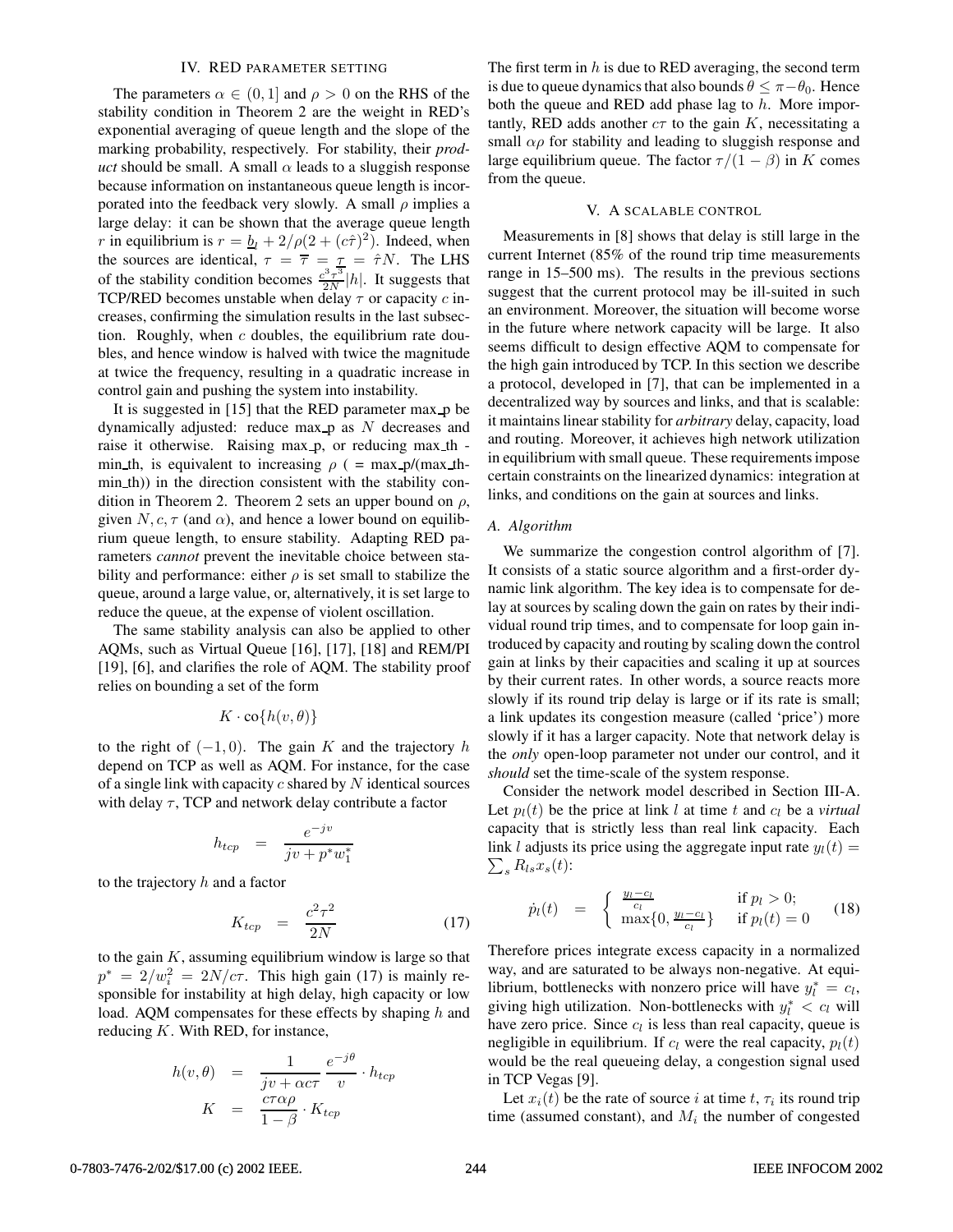links in its path (or an upper bound). Given aggregate price  $q_i(t) = \sum_{l} R_{li} p_l(t)$ , source *i* sets its rate to be exponential in  $q_i(t)$ :

$$
x_i(t) = x_{\max,i} e^{-\frac{\alpha_i q_i(t)}{M_i \tau_i}}
$$
(19)

Here  $x_{\text{max},i}$  is a maximum rate parameter, and  $\alpha \in (0,1)$ . The utility function corresponding to the source control is

$$
U_i(x) = \frac{M_i \tau_i}{\alpha_i} x \left[ 1 - \log \left( \frac{x}{x_{\text{max},i}} \right) \right], \quad \text{for } x \leq x_{\text{max},i};
$$

Suppose the routing matrix  $R$  has full row rank. Then there is a unique equilibrium rate and price vector  $(x^*, p^*)$ . The linearized system around the equilibrium is described by (variables now denote perturbation):

$$
\dot{p}_l(t) = \frac{y_l(t)}{c_l}, \quad \text{for all } l \tag{20}
$$

$$
\dot{x}_i(t) = -\frac{\alpha_i x_i^*}{M_i \tau_i}, \quad \text{for all } s \tag{21}
$$

where the source rates  $x(t)$  and link prices  $p(t)$  are interconnected by the delayed routing matrices defined in (9–10).

The following theorem, proved in [7], guarantees the stability of the algorithm when the network scales up arbitrarily in delay, capacity and load.

*Theorem 3 ([7])* Suppose all links included in R are bottlenecks, i.e.,  $c = Rx^*$  in equilibrium, and R has full row rank. Then the closed-loop system described by (20–21) and (9–10) is linearly stable for *arbitrary* delays  $\tau_i$  and link capacities  $c_l$ .

## *B. Implementation and performance*

A simple way to implement the link algorithm (18) is to maintain a "virtual queue" counter that is incremented with received packets and decremented at the virtual capacity rate. Then prices are obtained by dividing this counter by the virtual capacity.

Sources measure their round-trip time  $\tau_i$ . Since the target state is with empty queues, at equilibrium,  $\tau_i$  is the propagation delay; it is therefore recommended to use an estimate of  $d_i$  (typically the minimum observed round-trip time) in source update (19), as is done in Vegas. This avoids the possibility that temporary excursions of the real queue would have a destabilizing effect via the round trip time. Also, sources must receive two parameters from the network: the aggregate price  $q_i$ , and the number  $M_i$  of bottlenecks. To communicate  $q_i$ , the technique of random exponential marking [19] can be used. Here, a packet would be marked at each link l with probability  $1 - \phi^{-p_i}$ ,  $\phi > 1$ . Assuming independence, the overall probability that a packet from source  $i$  gets marked is  $1 - \phi^{-q_i}$ , and therefore  $q_i$  can be estimated from marking statistics. This requires the knowledge of  $\phi$  which is presumably a global constant set a priori. Regarding  $M_i$ , in the simplest implementation one would simply employ an upper bound.

A preliminary packet level implementation is done using parallel simulator Parsec [20]. The simulation includes window management, link queueing and delay, but at this point does not include marking; prices are communicated as floating point numbers. We simulate a single link for a wide range of  $N, c, d$  with the same parameters as those in Figure 1. Figure 5 shows the *individual* window and queue: as expected, both the individual window and queue converge regardless of delay. Longer delay sets a larger time-scale for the closed loop behavior.

At this point one might wonder whether the stability of this protocol has been obtained at the expense of performance, i.e. by making the time-response very slow. However a comparison with Figure 1 shows this is not the case. Indeed, both Reno and the new protocol require here about 50 round-trip times to reach steady state. For instance, in the case of a 200ms delay, it takes about 10 seconds for Reno to reach its limit cycle, and the same amount of time for our protocol to reach equilibrium with an empty queue.

### VI. CONCLUSION

We have presented simulation results to demonstrate that it is protocol stability more than other factors that determines the dynamics of TCP/RED. We have developed a multi-link multi-source model that can be used to study the stability of general TCP/AQM. We have presented a sufficient stability condition for the case of a single link with heterogeneous sources, and illustrated the form of TCP/RED's stability region. It implies that TCP/RED becomes unstable when the network scales up in delay or capacity. Our analysis indicates the role, and the difficulty, of RED in stabilizing TCP. We have described a new distributed algorithm that maintains local stability for arbitrary delay, capacity, load and routing, and presented preliminary simulation results to illustrate its behavior. As future work, we are developing a prototype of this algorithm and conduct a comprehensive performance comparison with the current protocol.

#### **REFERENCES**

- [1] Martin May, Thomas Bonald, and Jean-Chrysostome Bolot, "Analytic evaluation of RED performance," in *Proceedings of IEEE Infocom*, March 2000.
- [2] M. Christiansen, K. Jeffay, D. Ott, and F. D. Smith, "Tuning RED for web traffic," in *Proceedings of ACM Sigcomm*, 2000.
- [3] Victor Firoiu and Marty Borden, "A study of active queue management for congestion control," in *Proceedings of IEEE Infocom*, March 2000.
- [4] Chris Hollot, Vishal Misra, Don Towsley, and Wei-Bo Gong, "A control theoretic analysis of RED," in *Proceedings of IEEE Infocom*, April 2001, http://www-net.cs.umass.edu/papers/ papers.html.
- [5] Steven H. Low, "A duality model of TCP flow controls," in *Proceedings of ITC Specialist Seminar on IP Traffic Measurement, Modeling and Management*, September 18-20 2000, http://netlab. caltech.edu.
- [6] Chris Hollot, Vishal Misra, Don Towsley, and Wei-Bo Gong, "On designing improved controllers for AQM routers supporting TCP flows," in *Proceedings of IEEE Infocom*, April 2001, http://www-net. cs.umass.edu/papers/papers.html.
- [7] Fernando Paganini, John C. Doyle, and Steven H. Low, "Scalable laws for stable network congestion control," in *Proceedings of Conference on Decision and Control*, December 2001, http: //www.ee.ucla.edu/˜paganini.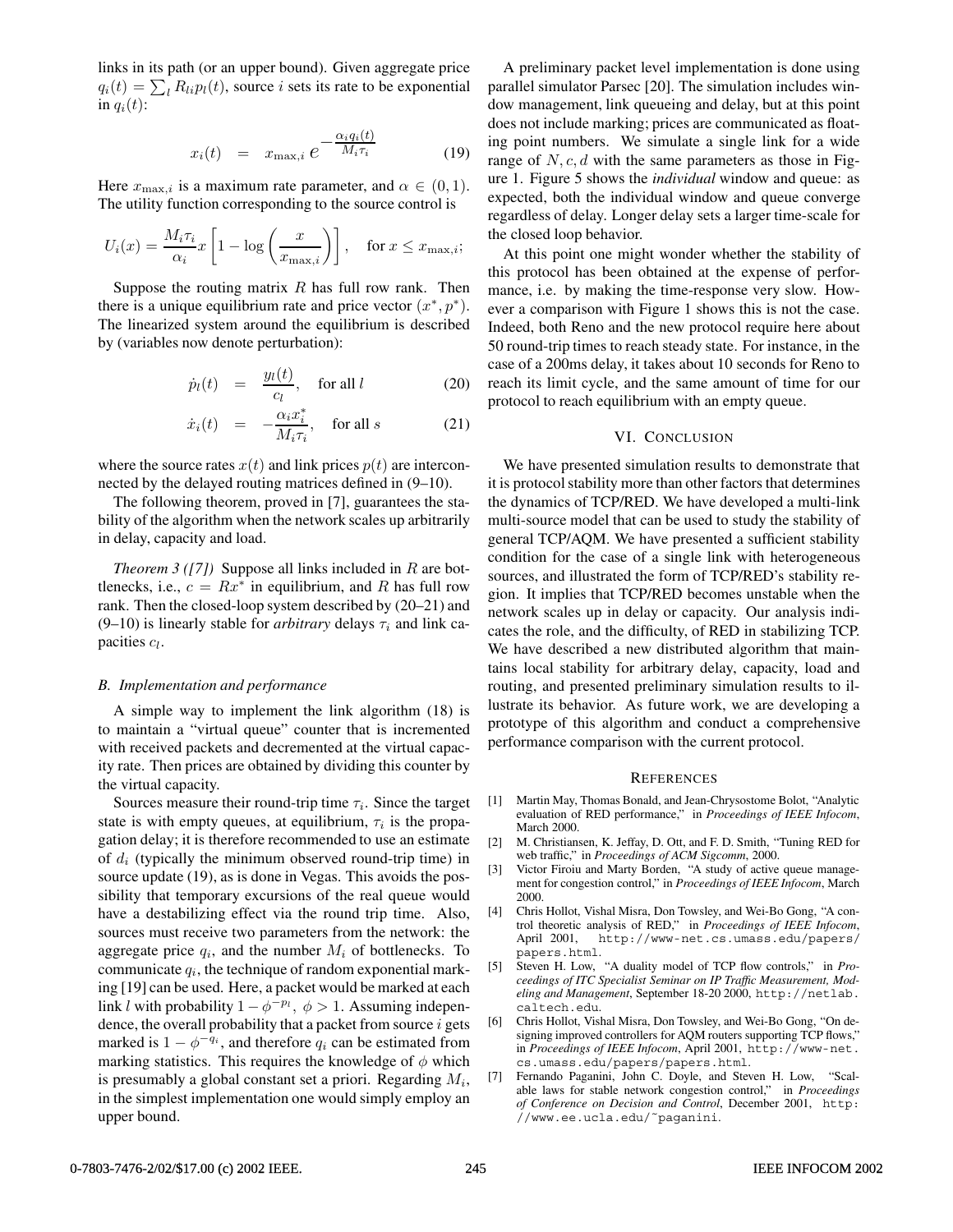- [8] Mark Allman, "A web server's view of the transport layer," *ACM Computer Communication Review*, vol. 30, no. 5, October 2000.
- [9] Steven H. Low, Larry Peterson, and Limin Wang, "Understanding Vegas: a duality model," *J. of ACM, to appear*, 2002, http:// netlab.caltech.edu/pub.html.
- [10] Lawrence S. Brakmo and Larry L. Peterson, "TCP Vegas: end to end congestion avoidance on a global Internet," *IEEE Journal on Selected Areas in Communications*, vol. 13, no. 8, pp. 1465–80, October 1995, http://cs.princeton.edu/nsg/papers/ jsac-vegas.ps.
- [11] Barrett O'Neill, *Elementary Differential Geometry*, Academic Press, 1966.
- [12] Glenn Vinnicombe, "On the stability of end-to-end congestion control for the Internet," Tech. Rep., Cambridge Univiversity, CUED/F-INFENG/TR.398, December 2000.
- [13] R. Johari and D Tan, "End-to-end congestion control for the internet: Delays and stability," Tech. Rep., 2000, Cambridge Univ. Statistical Laboratory Research Report 2000-2.
- [14] L. Massoulie, "Stability of distributed congestion control with heterogeneous feedback delays," Tech. Rep., Microsoft Research, Cambridge UK, TR 2000-111, 2000.
- [15] W. Feng, D. Kandlur, D. Saha, and K. Shin, "A self– configuring RED gateway," in *Proceedings of INFOCOM'99*, March 1999, http://www.eecs.umich.edu/˜wuchang/work/ infocom99.ps.Z.
- [16] R. J. Gibbens and F. P. Kelly, "Resource pricing and the evolution of congestion control," *Automatica*, vol. 35, 1999.
- [17] Srisankar Kunniyur and R. Srikant, "End–to–end congestion control schemes: utility functions, random losses and ECN marks," in *Proceedings of IEEE Infocom*, March 2000, http://www. ieee-infocom.org/2000/papers/401.ps.
- [18] Srisankar Kunniyur and R. Srikant, "A time–scale decomposition approach to adaptive ECN marking," in *Proceedings of IEEE Infocom*, April 2001, http://comm.csl.uiuc.edu:80/˜srikant/ pub.html.
- [19] Sanjeewa Athuraliya, Victor H. Li, Steven H. Low, and Qinghe Yin, "REM: active queue management," *IEEE Network*, May/June 2001, Extended version in *Proceedings of ITC17*, Salvador, Brazil, September 2001. http://netlab.caltech.edu.
- [20] "Parallel simulation environment for complex systems," http:// pcl.cs.ucla.edu/projects/parsec/.



(a) Window (delay  $=$  40ms)



(b) Queue (delay = 40ms)



(c) Window (delay = 200ms)



(d) Queue (delay = 200ms)

Fig. 1. Window and queue traces without noise traffic. Simulation parameters: 50 sources, capacity = 9 pkts/ms, RED = (0.1, 50, 550, 10*−*4), marking with 'byte' mode; two-way traffic.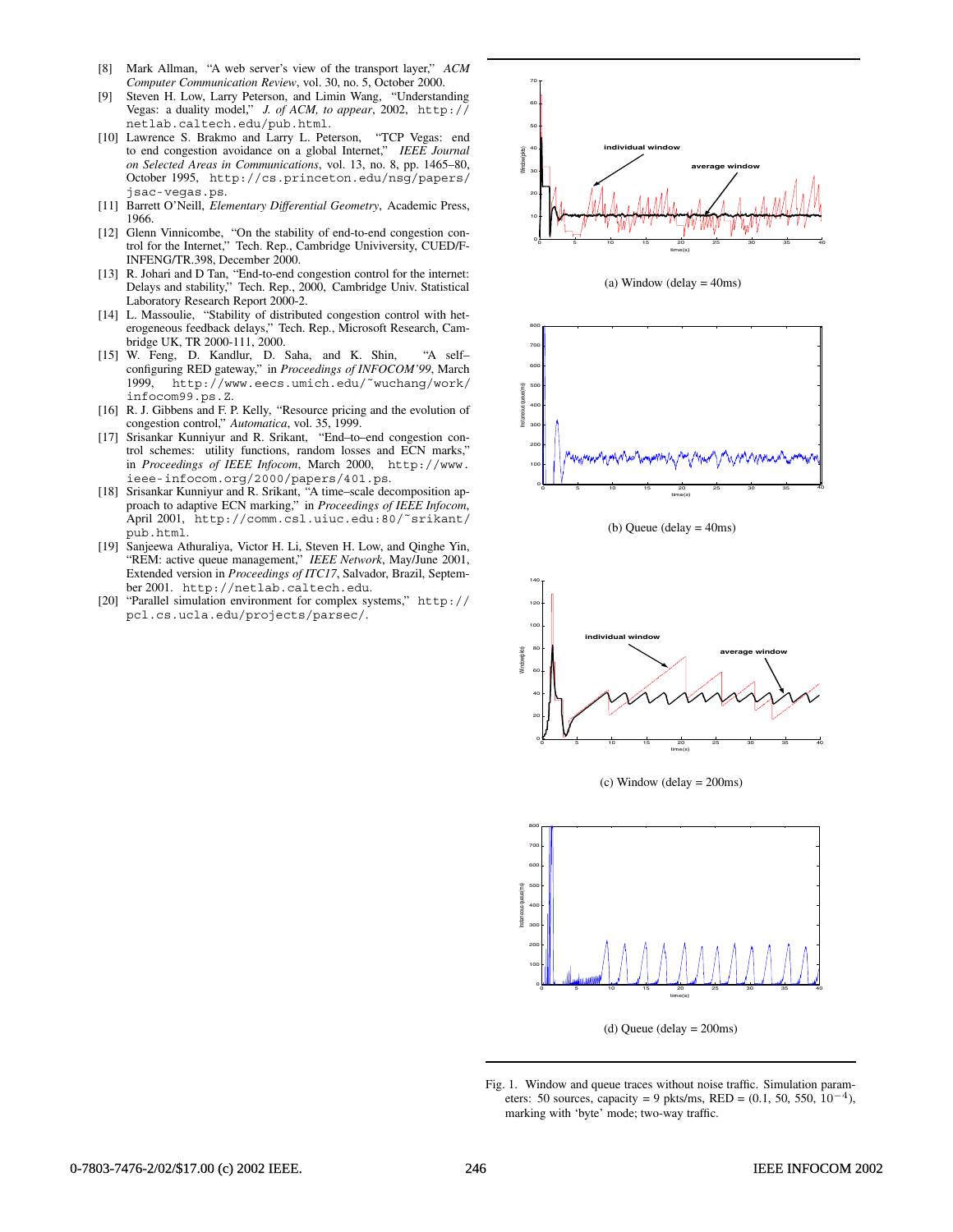

(a) Queue (delay  $=$  40ms, 10% noise)



(b) Queue (delay  $=$  200ms, 10% noise)



(c) Queue (delay = 40ms, 30% noise)



(d) Queue (delay =  $200 \text{ms}$ ,  $30\%$  noise)

Fig. 2. Queue traces with noise traffic. Simulation parameters: 50 sources, capacity = 9 pkts/ms, RED = (0.1, 50, 550, 10*−*4), marking with 'byte' mode; two-way traffic.



(a) Queue (delays from 12ms to 19ms)



(b) Queue (delays from 160ms to 254ms)

Fig. 3. Queue traces with heterogeneous delays. Simulation parameters: 50 sources, capacity = 9 pkts/ms, RED = (0.1, 50, 550, 10*−*4), marking with 'byte' mode; one-way traffic.